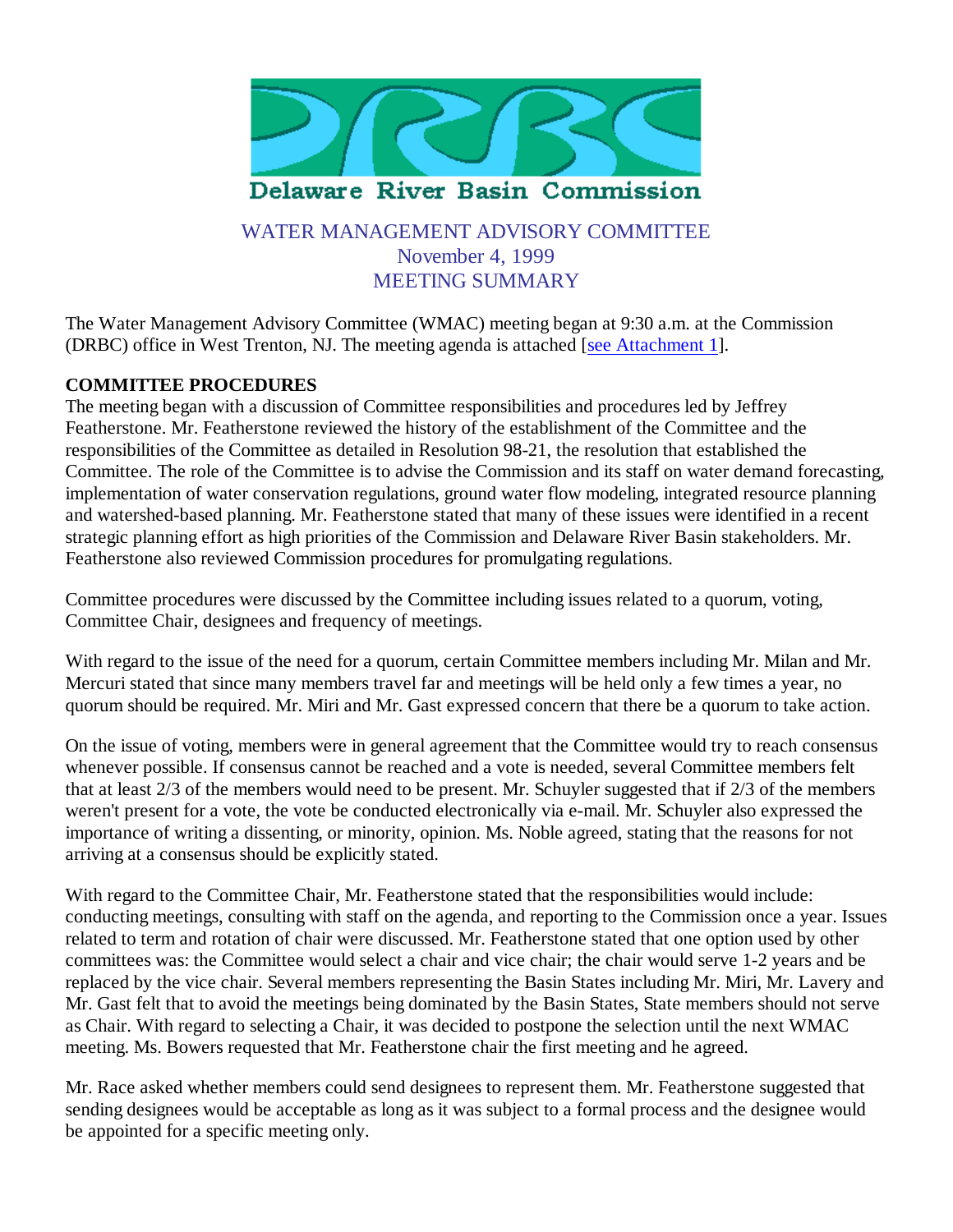Mr. Schuyler asked whether the meetings could be teleconferenced. Mr. Featherstone stated that equipment is available. Several Committee members expressed concern with regard to over-reliance on teleconferencing.

Mr. Featherstone stated that Commission staff would write up the consensus of the Committee on procedural issues for review and final decision-making at the next meeting. [See Attachment 2.]

### **DELAWARE RIVER BASIN WATER USE ASSESSMENT AND FUTURE EFFORTS**

Esther Siskind presented current and proposed work efforts needed to complete a water use assessment for the Delaware River Basin. Mr. Featherstone stated that the last time a formally adopted water use assessment was undertaken by DRBC was during the Level B Study in the early 1980s.

Ms. Siskind's presentation included the need for performing Basin water use assessments and a proposed workplan. Commission staff is proposing that a reliable baseline of current water use be developed before projections be performed. A baseline water use profile report would be prepared for the years 1990-1996. Analyses to be included in the report were presented. After developing estimates of water use, consumptive use would be estimated. Water use projections would then be performed. With the completion of the water demand assessment, water demand would be compared with water supply to develop a water use budget.

Mr. Featherstone asked whether the proposed workplan was acceptable to the committee. There was general agreement that it was. Mr. Lovell expressed concern that large demand projection efforts were begun in the past, but not completed due to a lack of resources. Mr. Featherstone stated that water use assessment is a long term commitment of DRBC and that Evelyn Borbely is a full time staff person dedicated to the effort.

Current efforts by Commission staff include preparing the baseline profile report. Certain data are still missing and use category definitions need to be made consistent across States. To ensure that future use assessments are conducted more efficiently, it was requested that States begin to assemble needed data. A list of DRBC Water Use Data Needs was circulated.

Discussion ensued about whether the data were available. Mr. Lavery stated that the NYS Department of Health, rather than NYSDEC, collects these data. Mr. Gast stated that Pennsylvania is already submitting most of the requested data electronically to DRBC. Mr. Miri asked whether he could receive a copy of the data needs list via e-mail so he could circulate it among NJDEP staff. Mr. Lovell stated that most of the data exist in their database. Each State member was asked to report back at the next meeting on whether the needed data are available in either electronic or paper form. Ms. Bowers stressed the need to start collecting data on wastewater discharges for the consumptive use assessment now so the data would be available by the time the assessment would begin. Ms. Best-Wong volunteered to provide whatever data EPA maintained.

It was also suggested that a future consideration of the Committee could be amending the Commission Resolutions requiring service metering and/or source metering to include these reporting requirements. Mr. Schaefer agreed that this should be considered.

Evelyn Borbely then presented estimates of Delaware River Basin potable water use from the data that have been collected to date. Potable water includes public water supply and domestic self supplied water. Potable water use and population data were presented for each State and for the Basin as a whole for the years 1990-1996. In general, between 1990 and 1996, water use in the Basin declined by six percent, while population increased. These statistics indicate that water conservation measures have been effective in the Basin. The Pennsylvania and Delaware portions of the Basin, and the New York City and D&R Canal exports experienced a decline in water use over the period, while the New Jersey and New York State portions of the Basin experienced an increase. All States experienced increasing population during the period. Committee members expressed enthusiasm over the data presented and requested copies of the presentation as part of the minutes. [See Attachment 3.]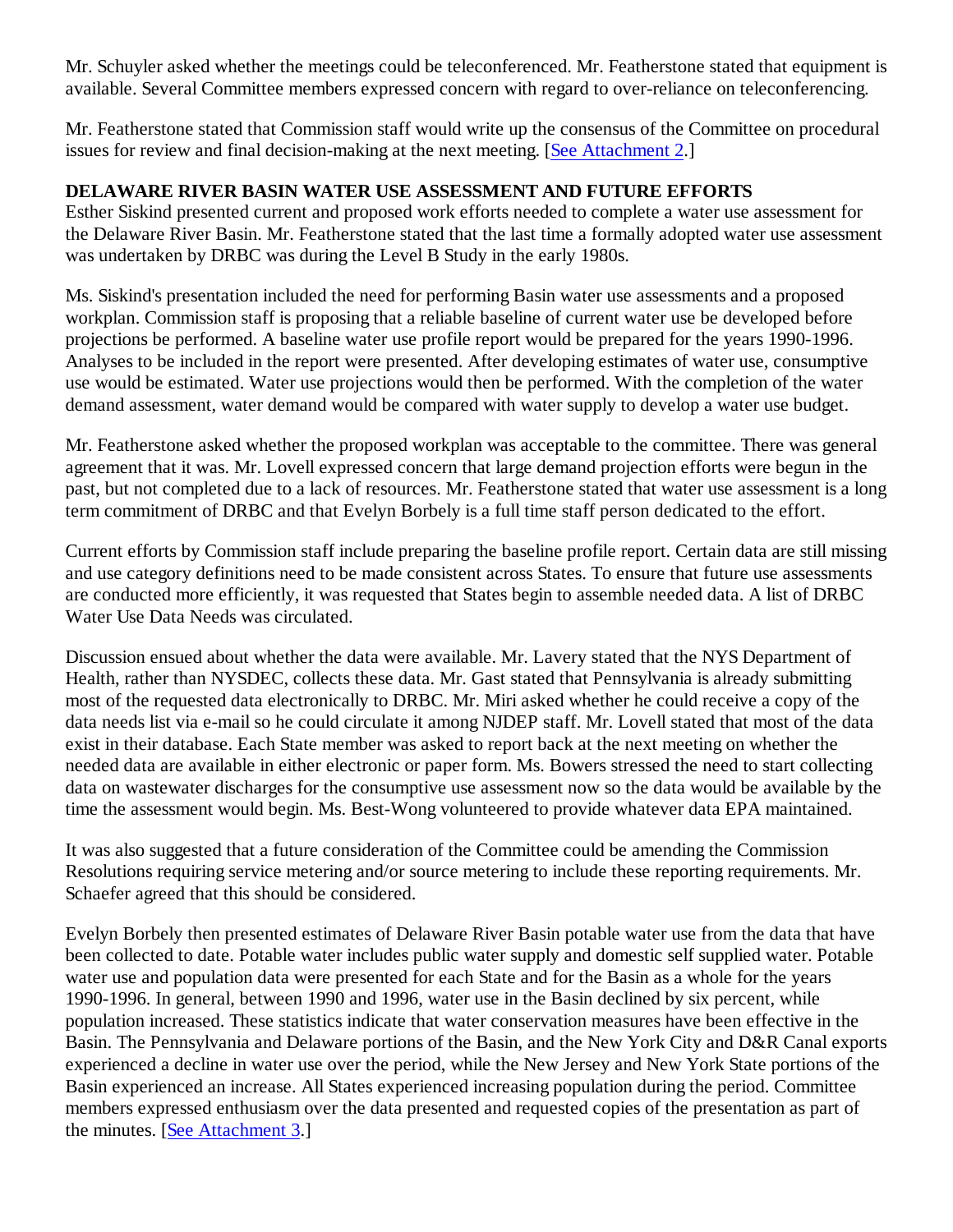#### **WATER CONSERVATION: THE NEXT STEPS**

Mr. Featherstone gave an overview of DRBC's water conservation regulations including requirements for low flow fixture installation, source metering, service metering, leak detection and repair plans and water conservation plans. He stated that certain follow-up activities were now needed to ensure that the regulations were being implemented, particularly those related to leak detection and repair. Mr. Featherstone also discussed the success of New York City's conservation programs.

Ms. Noble asked whether Committee members should write to their congressional representatives in opposition to the Knollenberg bill that would remove national standards for water conservation plumbing fixtures. Mr. Featherstone stated that Carol Collier, on behalf of the Commission, had written a letter on this issue to congressional representatives. He also indicated that it appeared most of the congressional representatives in the Basin opposed the bill.

Ms. Siskind followed this discussion by presenting a list of proposed next steps. She stated that the direction of the Commission over the past decade was one of regulation and policy setting. It was now important to enter a phase of monitoring the implementation of the regulations and evaluating their effectiveness. Many of the "proposed next steps" address these issues. The proposed next steps include: updating leak detection and repair plans; determining the status of service metering; training State reviewers of water conservation plans; developing guidance for conservation pricing studies; sponsoring transfer sessions; using the water use database to evaluate the effectiveness of conservation; and public education.

A discussion ensued on leak detection and repair (LD&R) plans. According to DRBC regulations, LD&R plans are to be updated every 3 years and Basin States are delegated the responsibility for ensuring that the plans are updated. The last completed plan update was in 1994. The 1997 plan update was not completed. Several Basin States expressed that there is a lack of resources available to implement the LD&R program. Mr. Miri stated that the NJDEP position for this task was cut. Mr. Gast said that 1997 plan updates were initiated in Pennsylvania, but was not sure if they were completed. Mr. Lavery stated that the NYS Department of Health was responsible for this task. Mr. Mercuri asked whether LD&R was a priority only in drought years. State representatives suggested that the update cycle be changed to once in 5 years. Ms. Siskind suggested that a targeted effort focused on purveyors with large unaccounted for water percentages (over 15 percent is suggested by DRBC's regulations) could reduce the effort. These purveyors could be required to submit a plan for reducing unaccounted for water to below 15 percent.

Mr. Featherstone suggested that the States report unaccounted for flows for 1998 at the next WMAC meeting. The last time this information was reported was in 1994. If unaccounted for water has declined, the Committee would have a stronger basis for changing to a longer update cycle. Committee members were in agreement with this suggestion.

After breaking for lunch, Mr. Featherstone asked that Committee members review the other "proposed next steps" in order to develop agreement on priorities at the next meeting. He specifically asked that the Basin States determine whether service metering had been fully implemented in their States. He also requested that members come prepared to discuss ideas for transfer sessions.

# **GROUNDWATER PROTECTED AREA PROGRAM**

The modeling and GIS effort that was undertaken by the Commission and the US Geological Survey (USGS) to develop withdrawal limits in the Groundwater Protected Area in Southeastern Pennsylvania was presented by Greg Cavallo. Mr. Cavallo's presentation included an overview of the groundwater protected area and regulations; the methodology used to arrive at withdrawal limits in the regulations; and a demonstration of how GIS can be utilized to target key issues and problems for groundwater analysis and regulation. Examples included the ability of the GIS to readily identify problematic geology and wells of different sizes. Mr. Cavallo discussed the applicability of such an assessment to other areas of the Basin.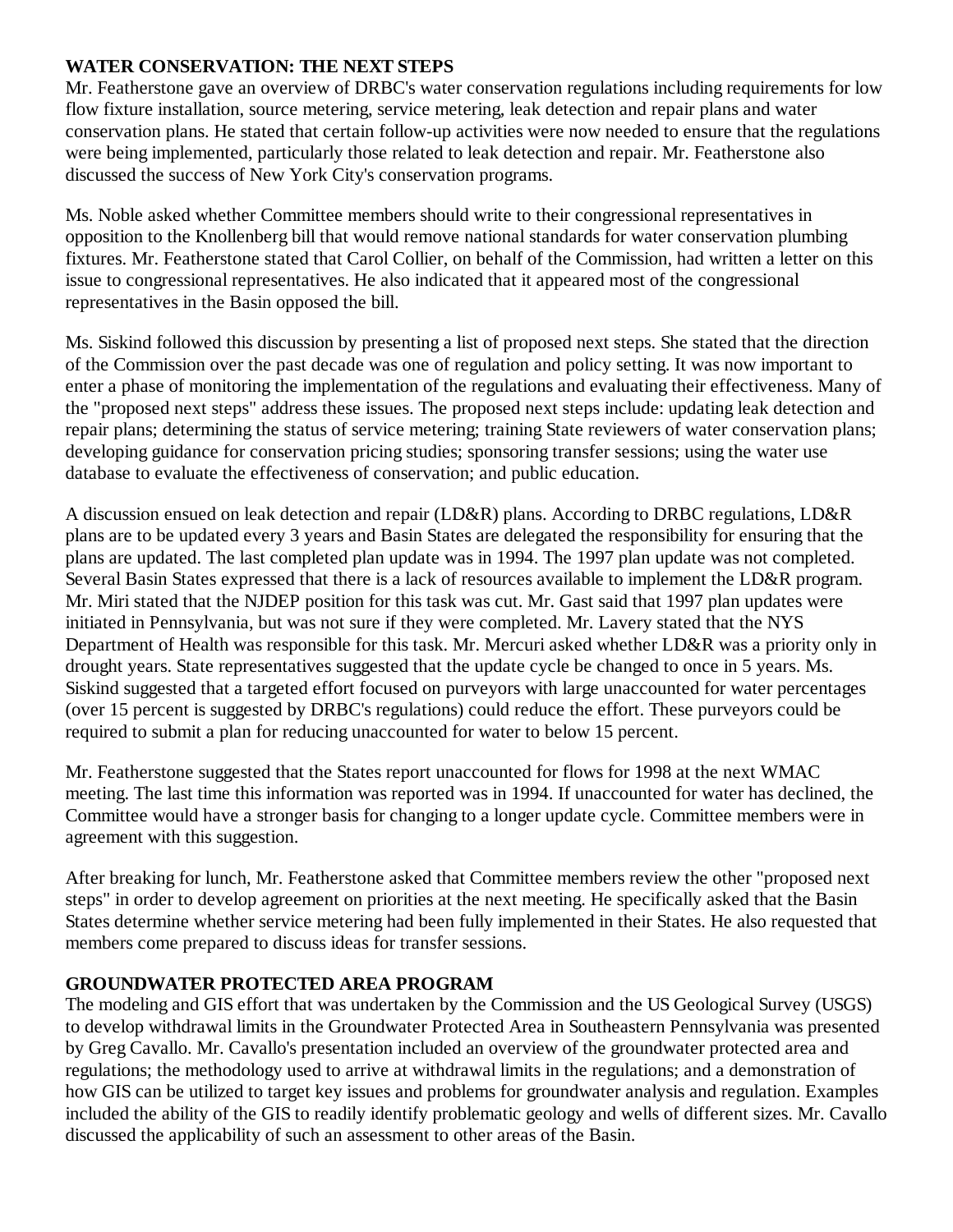Ms. Noble asked whether GIS layers such as land use/cover and impervious surfaces would be available due to their importance in developing integrated resource plans. Mr. Cavallo responded that land use/cover data were available to some extent, but impervious surface data were not readily available.

Mr. Gast asked whether the Committee is responsible for integrated resource planning. Mr. Featherstone responded that it is and that at the next meeting staff would present the requirements for integrated resources plans (IRPs) as outlined in the groundwater protected area regulations. However, the regulations only address IRP content and staff would seek input from the Committee on developing procedures for IRP review and acceptance.

Ms. Bowers stated that Chester County was beginning to develop a process for developing IRPs. Both Mr. Gast and Ms. Bowers expressed urgency with regard to developing procedures for IRPs since several localities are in the process of developing them. Mr. Featherstone said IRPs would be explored in more detail at the next meeting.

Mr. Featherstone circulated a scope of work that is part of a recently signed agreement between Pennsylvania and DRBC for development of a prototype IRP and groundwater model, among other tasks.

#### **USE OF WASTEWATER SPRAY IRRIGATION**

Mr. Featherstone introduced this topic by stating that it was added to the agenda at the request of the Commission who wanted a recommendation from the Committee on how far the Commission should go in endorsing it.

Mr. Ron Sloto presented the current USGS pilot study to evaluate wastewater spray irrigation. The pilot study is taking place on a parcel in New Garden Township in Chester County. The USGS has developed and begun to implement a sampling protocol that measures runoff, groundwater recharge and pollutant loadings from spray irrigation. In addition, impacts on the nitrogen cycle and a water budget will be developed. Sampling will take place for two years and results should be completed in approximately three years.

Mr. Gast asked how transferable the data would be to other areas. Mr. Sloto responded that he expected results to be applicable to Piedmont areas. He mentioned the Pennsylvania State University study which was conducted in a forested area and would not likely be applicable to conditions in southeastern Pennsylvania.

Mr. Featherstone asked whether the study would be able to answer questions such as: Can spray irrigation eliminate/reduce the soil moisture deficit so that when it does rain, groundwater would be recharged? It is important for DRBC to have this information because the groundwater protected area regulations allow spray irrigation as mitigation in potentially stressed basins and percent recharge is uncertain. Mr. Sloto responded that the study is evaluating these types of issues.

In general, the Committee members seemed to favor encouraging spray irrigation, however, it was stated that perhaps a decision should not be made until after the results of the USGS study were completed. The issue of weighing additional nitrogen loadings vs. the need for recharge was raised. Mr. Sloto stated that these had to be considered in the context of the purpose of spray irrigating - i.e. to remove a point source discharge, need for recharge, etc.

Several State members expressed concerns over the use of spray irrigation on golf courses, specifically related to potential bacterial/pathogenic contamination and access to golf courses after spraying. Each Basin State was asked to determine what their position was on this issue and how it was regulated and permitted in their respective States.

#### **WATER USAGE TERMINOLOGY**

Mr. Featherstone stated that DRBC would like guidance from the Committee on water usage terminology and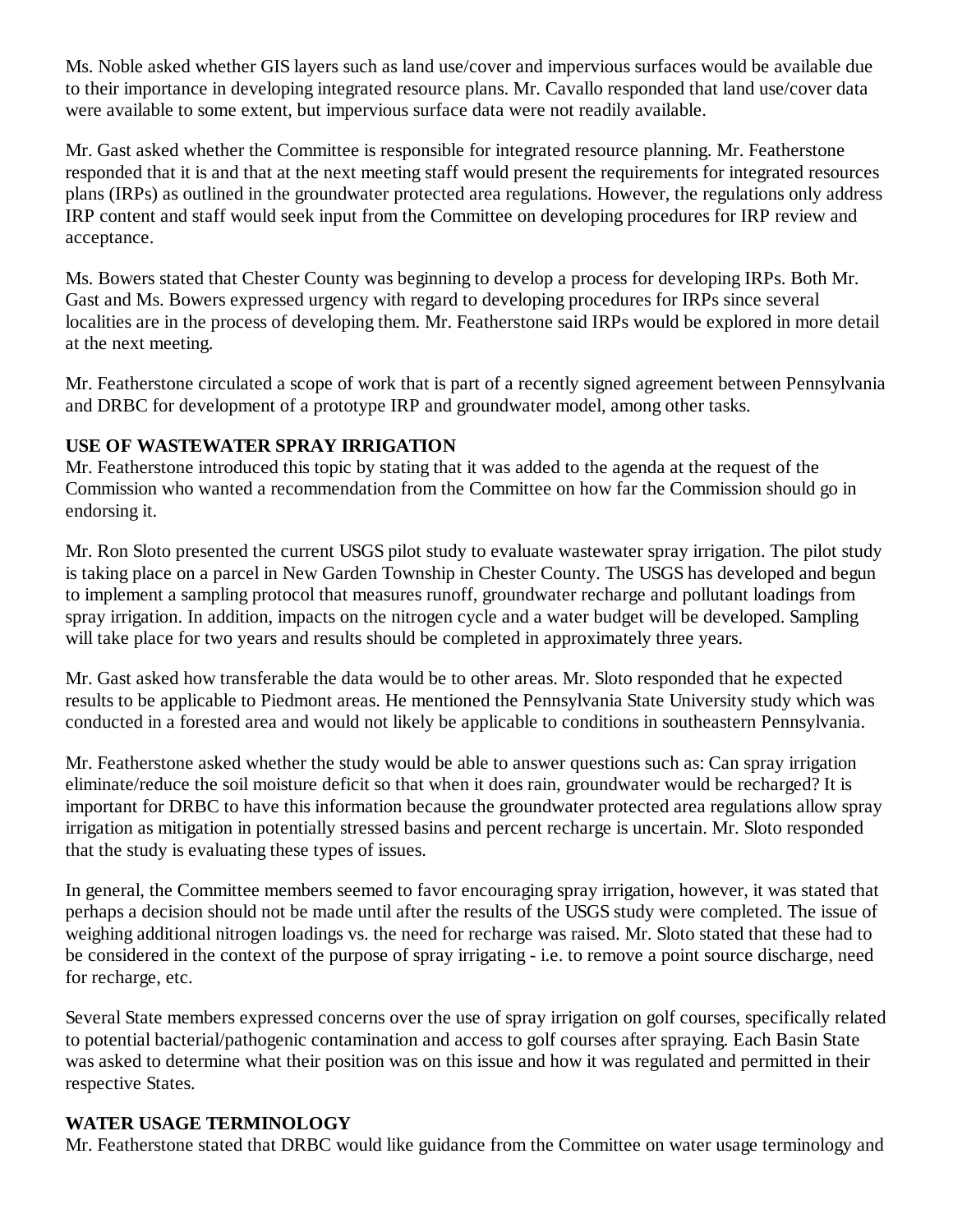that poorly defined terminology has led to confusion in the past. An example is definitions for consumptive use and depletive use. He requested that State members determine how these terms are defined in their respective States for further discussion at the next meeting. Mr. Lavery also suggested that staff review DRBC regulations to determine where conflicting terminology exists. This terminology should then be compared to Basin State definitions. The need for definitions for greywater and reclaimed water was also raised. Ms. Siskind said that examples of such definitions exist and could be provided to the Committee.

### **STORMWATER**

Mr. Featherstone circulated a letter from representative David Steil commenting on an article written by Carol Collier and Janet Bowers entitled, *Droughts, Floods and Sprawl - They're All Connected*. Representative Steil stated that he was interested in further exploring the use of stormwater controls for recharging groundwater. Mr. Featherstone asked that the Committee review the letter for future discussion. Ms. Noble stated that perhaps the Committee would be interested in sponsoring a transfer session on stormwater.

# **NEXT MEETING**

Mr. Featherstone and the Committee developed a list of agenda items for discussion at the next meeting. [See Attachment 4.] Many members felt that the list was lengthy and should be prioritized by the Commission. Mr. Featherstone agreed to ask the Commission to prioritize the list at its December meeting. It was also suggested that DRBC staff establish a website for the WMAC and Mr. Featherstone agreed.

The next meeting will be held on February 17, 2000 at 9:30 a.m. in the DRBC office in West Trenton, NJ.

#### **ATTACHMENT 1 AGENDA Water Management Advisory Committee Meeting Delaware River Basin Commission West Trenton, NJ November 4, 1999 9:30 am**

- 1. Committee Procedures and Selection of Chairperson
- 2. Presentation of Delaware River Basin Water Use Assessment and Future Efforts
- 3. Water Conservation: The Next Steps
- 4. Status of Ground Water Protected Area Program
- 5. Use of Wastewater Spray Irrigation as Alternative Water Supply
- 6. Water Usage Terminology

### **ATTACHMENT 2 DRAFT WATER MANAGEMENT ADVISORY COMMITTEE PROCEDURES**

The Water Management Advisory Committee (WMAC) reached a preliminary consensus on the following Committee procedures at its first meeting held on November 4, 1999. The procedures will be finalized at the next Committee meeting to be held on February 17, 2000.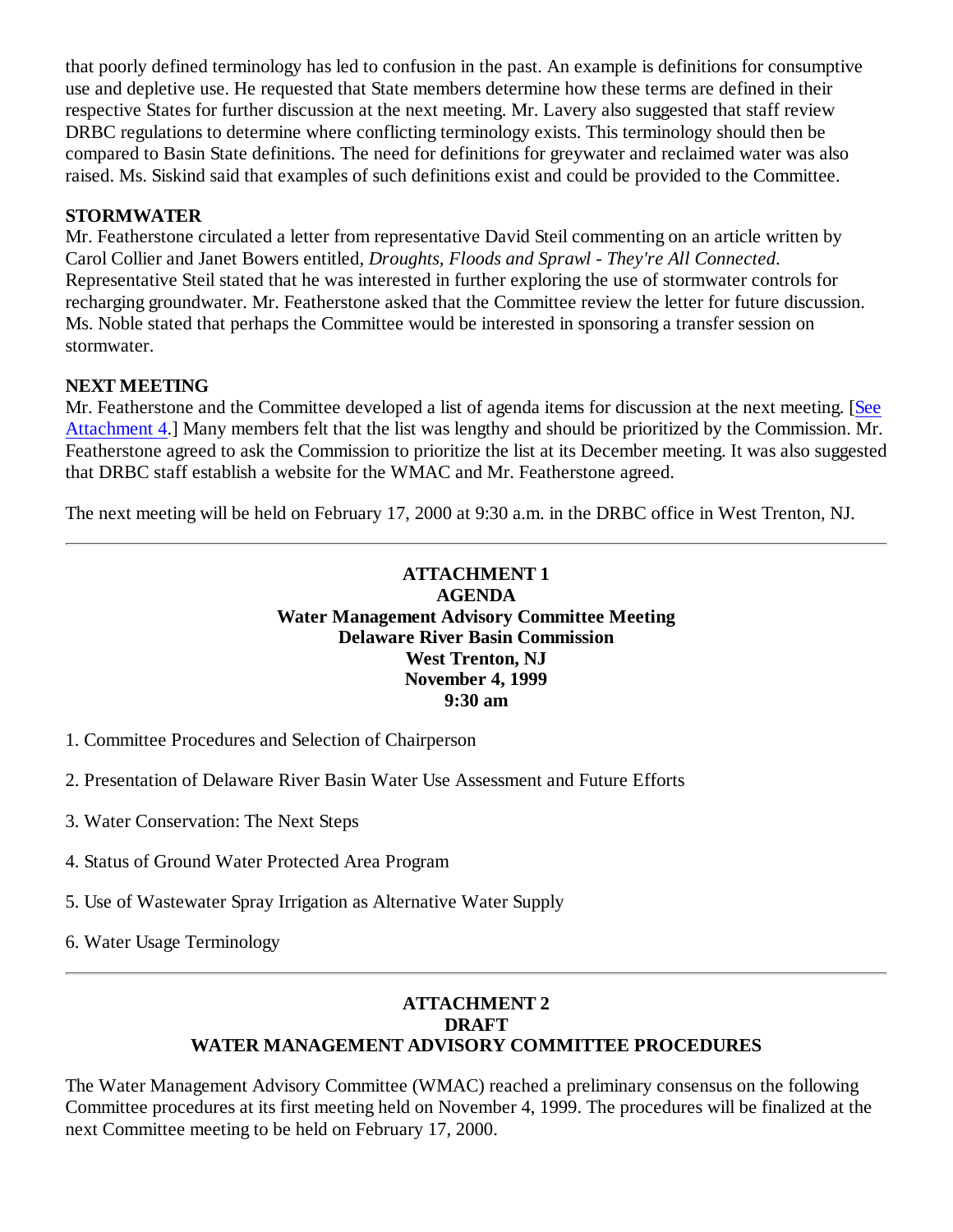- **Voting**. Decisions will be made by consensus, whenever feasible. When a consensus cannot be reached, a vote will be taken. At least 2/3 of the members - 14 members - are required to hold a vote. If 2/3 of the members are not present at a meeting, the vote will be held electronically via e-mail. Decisions that will require a vote include Committee recommendations on which the Commission would need to take action. For recommendations on staff activities with no Commission action required, only a consensus and/or vote of members present will be required. The Committee Chair will prepare a report expressing the opinions of the dissenters including reasons why a consensus could not be reached.
- **Quorum**. No quorum is needed to hold a meeting.
- **Committee Chair**. Responsibilities of the Chair include: conducting meetings, consulting with Commission staff on meeting agendas, and reporting to the Commission once a year. The Committee will have a Chair and Vice Chair. The Vice Chair will carry out the responsibilities of the Chair when the Chair is not present. Basin State members will not serve as Chair or Vice Chair. The selection of Chair and Vice Chair will take place at the next WMAC meeting. Term and rotation will be also be decided at the next meeting.
- **Designees**. Members may send designees to Committee meetings. However, a member may only assign a designee for a specific meeting and must do so by writing a letter to the Committee Chair. The designee will have the same privileges as the member including voting rights.
- **Meeting Schedule**. Meetings will be held four times a year, unless the Committee decides otherwise.

# **ATTACHMENT 3**

#### **DRAFT DELAWARE RIVER BASIN POTABLE WATER USE PRESENTED AT THE WMAC MEETING OF November 4, 1999**

### **ATTACHMENT 4 Possible Agenda Items for WMAC Meeting of February 17, 2000**

- 1. Minutes, Selection of Chair, Committee Procedures
- 2. State Reports
	- Water Use Database Needs : Availability of Information
	- Service Metering: Implementation Status
	- Unaccounted for Water
- 3. Water Conservation Next Steps
- 4. Groundwater Protected Area
	- Integrated Resources Planning
	- Instream Flow Analysis How to do?
- 5. Water Usage Terminology
- 6. Spray Irrigation